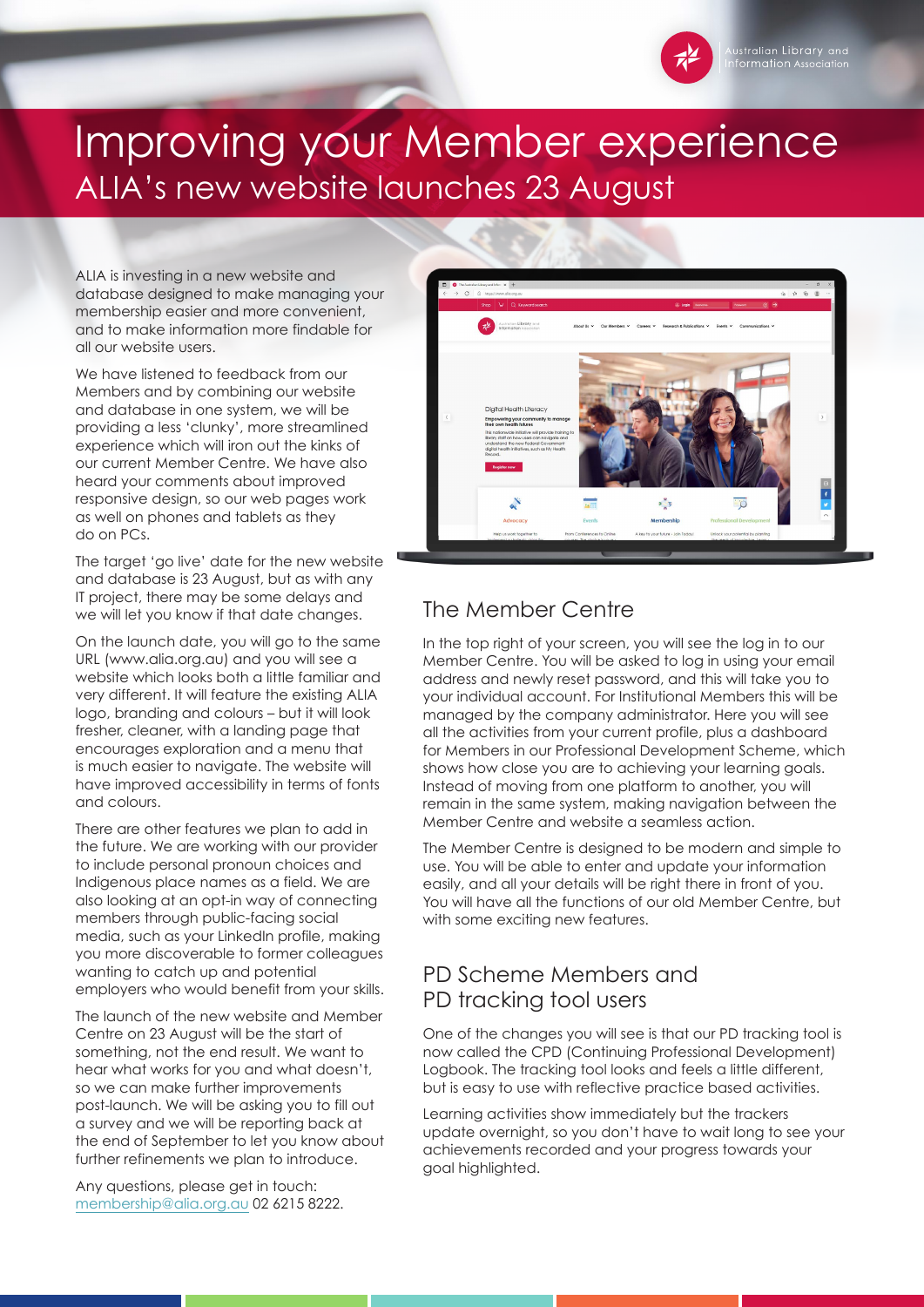

#### **Why is this change happening?**

This change will improve our Member experience. We have had our current website and database since 2013. Consulting with Members and analysing feedback about our existing website and Member Centre, we have shaped our next iteration to improve our Member experience.

#### **What are the main differences I will find?**

Our website will look different and content will be in different places, but once you get used to the new look and navigation, you should be able to find things more easily. The same goes for our Member Centre with the added benefit that you should find your own details easy to update, with minimal fuss. We have spent a lot of time looking at the user experience and identifying issues. For example, logging in will be simple, with just your email address and password, no need to remember a user name as well.

#### **What about my membership number?**

We know that many of our Members still have their original membership card and like using their number. So we still have your original membership number stored in your record and if you want to use this when you email or phone us, we will be able to find you in the new system.

#### **What if I can't find what I'm looking for on the website?**

We are migrating most of the content from our existing website to the new website, so it may be that it is still there, but it's in a different place. In this case, try using the search box to find what you're looking for.

If it's a publication, a report or a conference paper, you may find it in the [ALIA Library](https://read.alia.org.au/). We have now uploaded 1,500 documents to this digital repository, with more being added every week. Bookmark the site and add it to your favourites.

If you still can't find what you're looking for, it could be because we have other plans for that content. For example, our ALIA Library Design Awards will be moving to their own website and the ALIA Honours Board will be turned into an annual publication. In this case, contact us via [enquiry@alia.org.au](mailto:enquiry%40alia.org.au?subject=) and we will be pleased to send you what you need – and you will be helping us identify items which we need to include in our new website.

#### **What do I put in my profile?**

It's up to you what you put into your profile. As a minimum, we need your contact details, but in addition you can add a photograph, a title such as Dr or Professor, and your social media links.

#### **How private is my data?**

Your data is already secure and it will be even more secure in our upgraded system. You can find our security policy on the ALIA website.

You decide what you share and with whom. Your contact details are hidden in our Member Centre and even if your employer is an Institutional Member, they cannot see your membership details.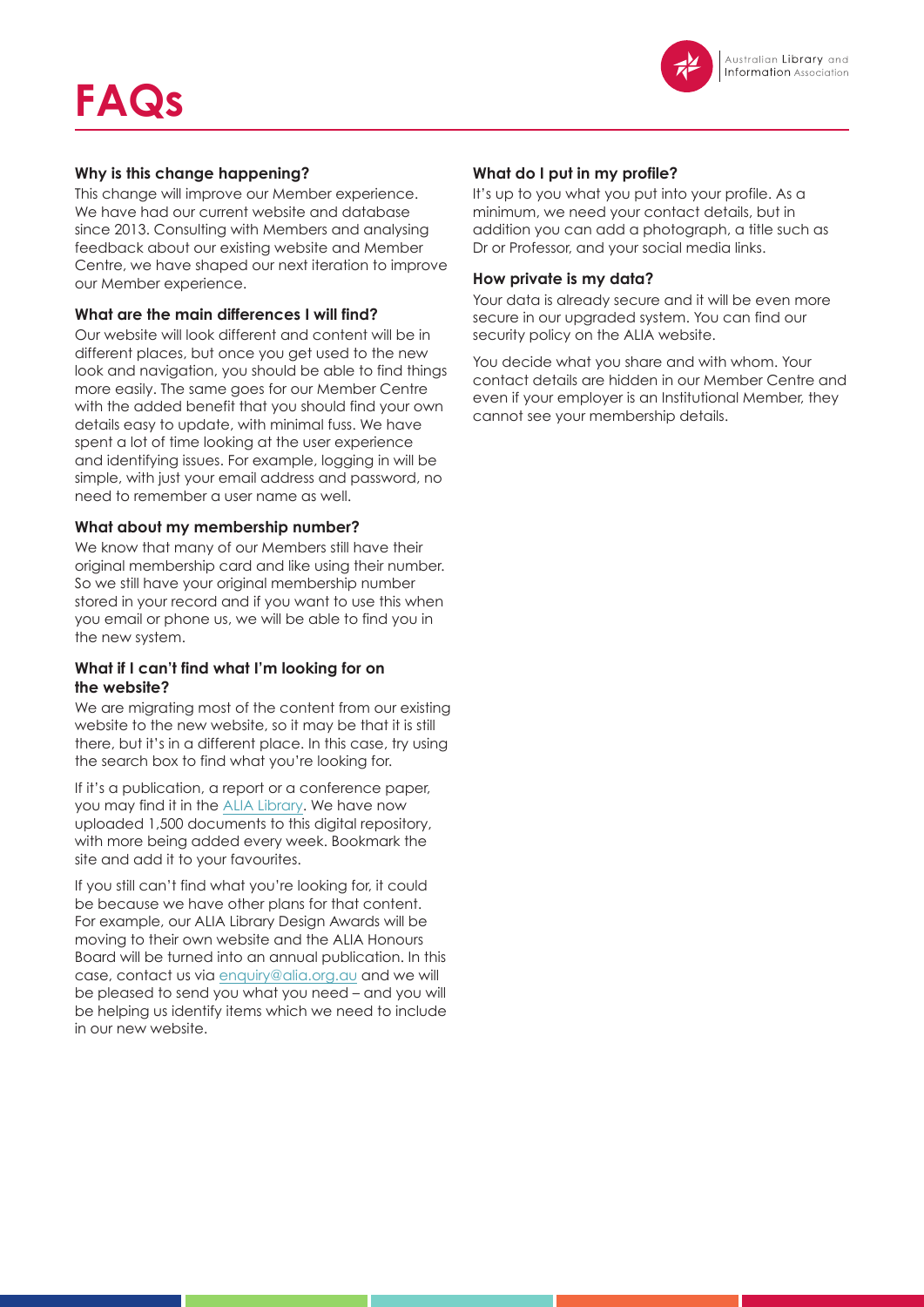$\langle$ 

My Profile Sign in

宿 炸 庙

 $\frac{1}{2}$ 

 $\rightarrow$ 



Shop  $\left|\right.\n\cdot\right|$  Q Keyword search

About Us v Our Members Y Careers  $\vee$ Research & Publications v Events v Communications \



## Improving your Member experience **ALIA's new website launches 23 August**

ALIA is investing in a new website and database designed to make managing your membership easier and more convenient, and to make information more findable for all our website users.

We have listened to feedback from our Members and by combining our website and database in one system, we will be providing a less 'clunky', more streamlined experience which will iron out the kinks of our current Member Centre. We have also heard your comments about improved responsive design, so our web pages work as well on phones and tablets as they do on PCs.

The target 'go live' date for the new website and database is 23 August, but as with any IT project, there may be some delays and we will let you know if that date changes.

On the launch date, you will go to the same URL (www.alia.org.au) and you will see a website which looks both a little familiar and very different. It will feature the existing ALIA logo, branding and colours – but it will look fresher, cleaner, with a landing page that encourages exploration and a menu that is much easier to navigate. The website will have improved accessibility in terms of fonts and colours, and with the addition of Readspeak software.

There are other features we plan to add in the future. We are working with our provider to include personal pronoun choices and Indigenous place names as a field. We are also looking at an opt-in way of connecting members through public-facing social media, such as your LinkedIn profile, making you more discoverable to former colleagues wanting to catch up and potential employers who would benefit from your skills.

The launch of the new website and Member Centre on 23 August will be the start of something, not the end result. We want to hear what works for you and what doesn't, so

we can make further improvements post-launch. We will be asking you to fill out a survey and we will be reporting back at the end of September to let you know about further refinements we plan to introduce.

Any questions, please get in touch: [membership@alia.org.au](mailto:membership%40alia.org.au?subject=) 02 6215 8222.

#### The Member Centre

In the top right of your screen, you will see the log in to our Member Centre. You will be asked to log in using your email address and existing password, and this will take you to your individual account (for Personal Members) or organisational account (for Institutional Members). Here you will see all the activities from your current profile, plus a dashboard for Members in our Professional Development Scheme, which shows how close you are to achieving your learning goals. Instead of moving from one platform to another, you will remain in the same system, making navigation between the Member Centre and website a seamless action.

The Member Centre is designed to be modern and simple to use. You will be able to enter and update your information easily, and all your details will be right there in front of you. You will have all the functions of our old Member Centre, but with some exciting new features such as a record of dietary preferences, which will automatically alert us to any special requirements when you or your team (for Institutional Members) register for events.

#### PD Scheme Members and PD tracking tool users

One of the changes you will see is that our PD tracking tool is now called the CPD (Continuing Professional Development) Logbook. It's the same tracking tool, with entries based on reflective practice. Only the name has changed.

Learning experiences added to your profile will be updated overnight, so you don't have to wait long to see your achievements recorded and your progress towards your goal highlighted.